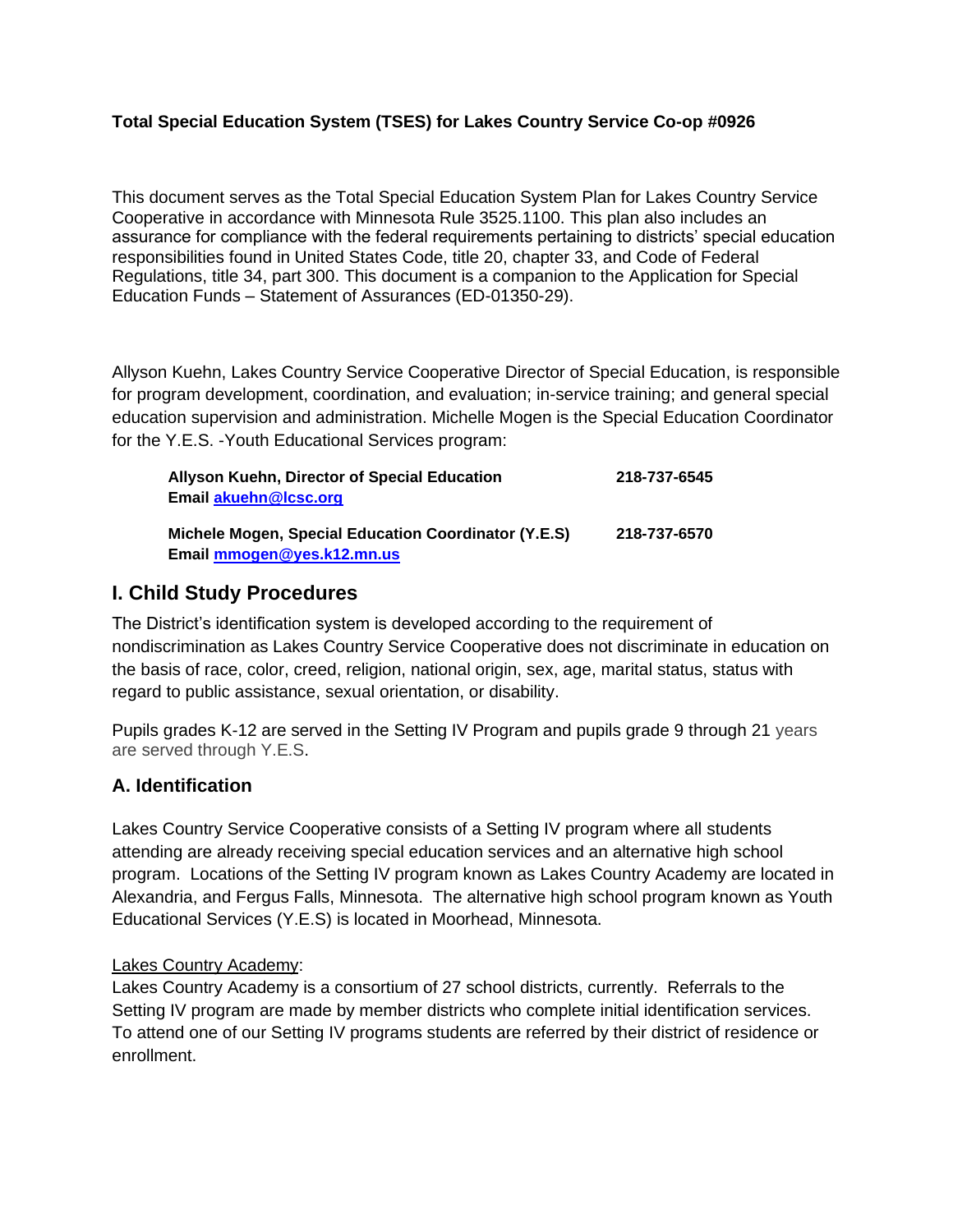### Youth Educational Services – Y.E.S.:

Y.E.S. has developed systems designed to identify pupils with disabilities beginning at grade nine, pupils with disabilities attending public and nonpublic schools, and pupils with disabilities who are of school age and are not attending any school.

The team shall determine that a child attending Y.E.S. is eligible for special education when the child meets the criteria of one of the categorical disabilities in United States Code, title 20, chapter 33, as defined in Minnesota Rules.

Lakes Country Service Cooperative plan for identifying a child with a specific learning disability is consistent with Minnesota Rule 3525.1341. Lakes Country Service Cooperative implements its interventions consistent with the law. At this time Lakes Country Service Cooperative is not using an SRBI approach. All students meeting criteria for Specific Learning Disability must do so under the discrepancy criteria as defined by Minnesota Rule 3525.1341.

# **B. Evaluation**

Evaluation of the child and assessment of the child and family will be conducted in a manner consistent with Code of Federal Regulations.

The team conducts an evaluation for special education purposes within a reasonable time not to exceed 30 school days from the date the district receives parental permission to conduct the evaluation or the expiration of the 14-calendar day parental response time in cases other than initial evaluation, unless a conciliation conference or hearing is requested.

Lakes Country Academy is a Setting IV program so all students attending are already receiving services and all evaluations are reevaluations. The District will not override the written refusal of a parent to consent to a re-evaluation.

*Y.E.S.* conducts full and individual initial evaluation before the initial provision of special education and related services to a pupil. The initial evaluation consists of procedures to determine whether a child is a pupil with a disability that adversely affects the child's educational performance as defined in Minnesota Statutes, section 125A.02, who by reason thereof needs special education and related services, and to determine the educational needs of the pupil. The district proposing to conduct an initial evaluation to determine if the child qualifies as a pupil with a disability obtains informed consent from the parent of the pupil or the pupil if 18 years or older before the evaluation is conducted. Parental consent for evaluation is not construed as consent for placement for receipt of special education and related services. The District will not override the written refusal of a parent to consent to an initial evaluation or reevaluation.

## *Evaluation Procedures*

Evaluations and reevaluations are conducted according to the following procedures:

A. Lakes Country Service Cooperative shall provide notice to the parents of the pupil, according to Code of Federal Regulations, title 34, sections 300.500 to 300.505, that describes any evaluation procedures the district proposes to conduct.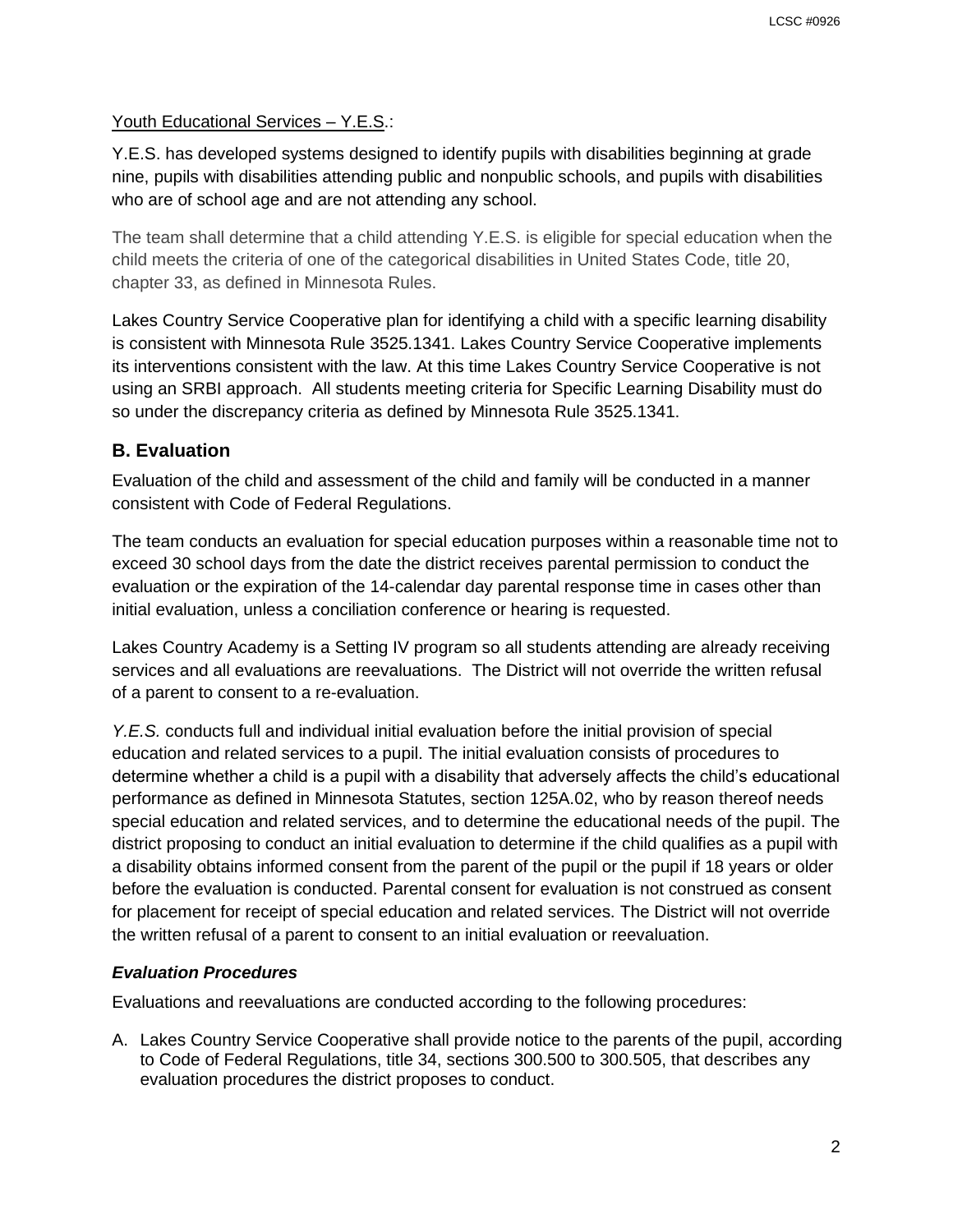- B. In conducting the evaluation, Lakes Country Service Cooperative*:*
	- (1) Uses a variety of evaluation tools and strategies to gather relevant functional and developmental information, including information provided by the parent, that are designed to assist in determining whether the child is a pupil with a disability and the content of the pupil's individualized education program, including information related to enabling the pupil to be involved in and progress in the general curriculum, to participate in appropriate activities;
	- (2) Does not use any single procedure as the sole criterion for determining whether a child is a pupil with a disability or determining an appropriate education program for the pupil; and
	- (3) Uses technically sound instruments that are designed to assess the relative contribution of cognitive and behavioral factors, in addition to physical or developmental factors.
- C. Lakes Country Service Cooperative ensures that:
	- (1) Tests and other evaluation materials used to evaluate a child under this part are selected and administered so as to not be discriminatory on a racial or cultural basis, and are provided and administered in the pupil's native language or other mode of communication, unless it is clearly not feasible to do so;
	- (2) Materials and procedures used to evaluate a child with limited English proficiency are selected and administered to ensure that they measure the extent to which the child has a disability and needs special education and related services, rather than measure the child's English language skills;
	- (3) Any standardized tests that are given to the child have been validated for the specific purpose for which they are used, are administered by trained and knowledgeable personnel, and are administered in accordance with any instructions provided by the producer of such tests;
	- (4) The child is evaluated in all areas of suspected disability, including, if appropriate, health, vision, hearing, social and emotional status, general intelligence, academic performance, communicative status, and motor abilities;
	- (5) Evaluation tools and strategies that provide relevant information that directly assists persons in determining the educational needs of the pupil are provided;
	- (6) If an evaluation is not conducted under standard conditions, a description of the extent to which it varied from standard conditions must be included in the evaluation report;
	- (7) Tests and other evaluation materials include those tailored to evaluate specific areas of educational need and not merely those that are designed to provide a single general intelligence quotient;
	- (8) Tests are selected and administered so as best to ensure that if a test is administered to a child with impaired sensory, manual, or speaking skills, the test results accurately reflect the child's aptitude or achievement level or whatever other factors the test purports to measure, rather than reflecting the child's impaired sensory, manual, or speaking skills, unless those skills are the factors that the test purports to measure; and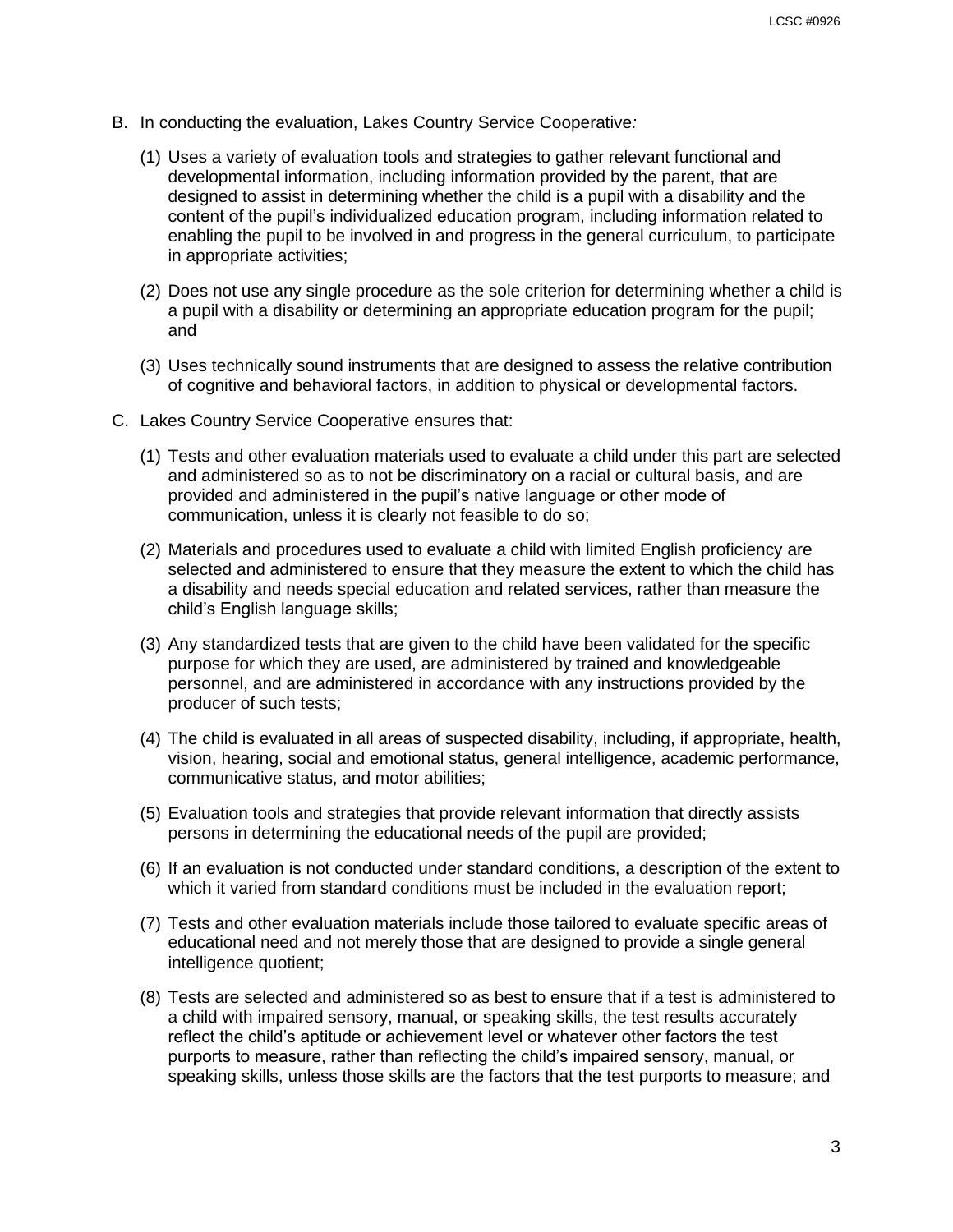- (9) In evaluating each pupil with a disability, the evaluation is sufficiently comprehensive to identify all of the pupil's special education and related service needs, whether or not commonly linked to the disability category in which the pupil has been classified.
- D. Upon completion of administration of tests and other evaluation materials, the determination of whether the child is a pupil with a disability as defined in Minnesota Statutes, section 125A.02, shall be made by a team of qualified professionals and the parent of the pupil in accordance with item E, and a copy of the evaluation report and the documentation of determination of eligibility will be given to the parent.
- E. In making a determination of eligibility under item D, a child shall not be determined to be a pupil with a disability if the determinant factor for such determination is lack of instruction in reading or math or limited English proficiency, and the child does not otherwise meet eligibility criteria under parts 3525.1325 to 3525.1351.

#### *Additional requirements for evaluations and reevaluations*

- A. As part of an initial evaluation, if appropriate, and as part of any reevaluation under this part, or a reinstatement under part 3525.3100, the IEP team and other qualified professionals, as appropriate, shall:
	- (1) Review existing evaluation data on the pupil, including evaluations and information provided by the parents of the pupil, current classroom-based assessments and observations, and teacher and related services providers observation; and
	- (2) On the basis of the review, and input from the pupil's parents, identify what additional data, if any, are needed to determine whether the pupil has a particular category of disability, as described in Minnesota Statutes, section 125A.02, or, in case of a reevaluation of a pupil, whether the pupil continues to have such a disability, the present levels of performance and educational needs of the pupil, whether the pupil needs special education and related services, or in the case of a reevaluation of a pupil, whether the pupil continues to need special education and related services, and whether any additions or modifications to the special education and related services are needed to enable the pupil to meet the measurable annual goals set out in the individualized education program of the pupil and to participate, as appropriate, in the general curriculum.
- B. The district administers such tests and other evaluation materials as may be needed to produce the data identified by the IEP team under item A, subitem (2).
- C. The district obtains informed parental consent, in accordance with subpart 1, prior to conducting any reevaluation of a pupil, except that such informed parental consent need not be obtained if the district can demonstrate that it had taken reasonable measures to obtain such consent and the pupil's parent has failed to respond.
- D. If the IEP team and other qualified professionals, as appropriate, determine that no additional data are needed to determine whether the pupil continues to be a pupil with a disability, the district shall notify the pupil's parents of that determination and the reasons for it, and the right of such parents to request an evaluation to determine whether the pupil continues to be a pupil with a disability, and shall not be required to conduct such an evaluation unless requested to by the pupil's parents.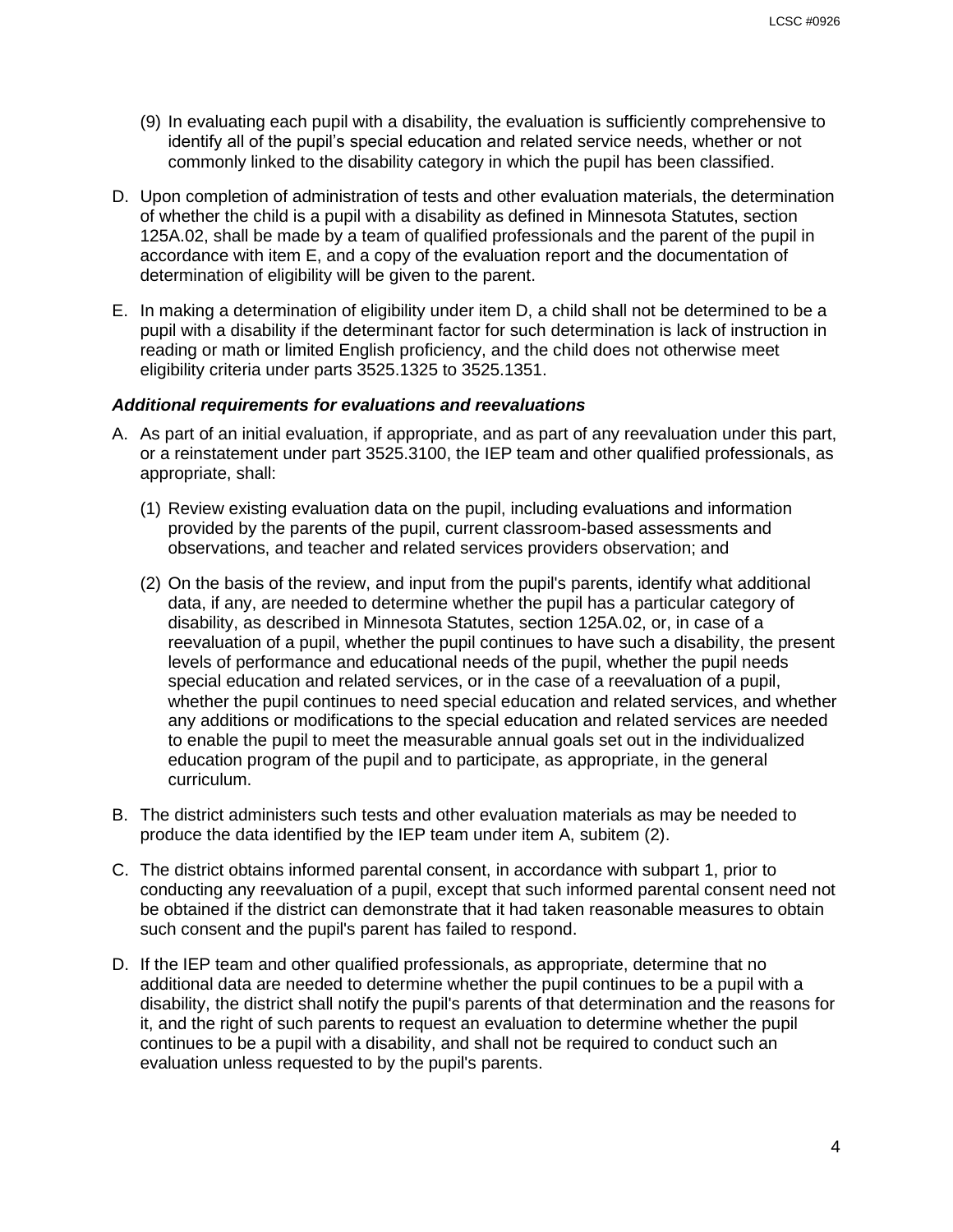E. A district evaluates a pupil in accordance with federal regulations before determining that the pupil is no longer a pupil with a disability.

#### *Additional requirements for evaluations and reevaluations*

- A. As part of an initial evaluation, if appropriate, and as part of any reevaluation under this part, or a reinstatement under part 3525.3100, the IEP team and other qualified professionals, as appropriate, shall:
	- (1) Review existing evaluation data on the pupil, including evaluations and information provided by the parents of the pupil, current classroom-based assessments and observations, and teacher and related services providers observation; and
	- (2) On the basis of the review, and input from the pupil's parents, identify what additional data, if any, are needed to determine whether the pupil has a particular category of disability, as described in Minnesota Statutes, section 125A.02, or, in the case of a reevaluation of a pupil, whether the pupil continues to have such a disability, the present levels of performance and educational needs of the pupil, whether the pupil needs special education and related services, or in the case of a reevaluation of a pupil, whether the pupil continues to need special education and related services, and whether any additions or modifications to the special education and related services are needed to enable the pupil to meet the measurable annual goals set out in the individualized education program of the pupil and to participate, as appropriate, in the general curriculum.
- B. The district administers such tests and other evaluation materials as may be needed to produce the data identified by the IEP team under item A, subitem (2).
- C. The district obtains informed parental consent, in accordance with subpart 1, prior to conducting any reevaluation of a pupil, except that such informed parental consent need not be obtained if the district can demonstrate that it had taken reasonable measures to obtain such consent and the pupil's parent has failed to respond.
- D. If the IEP team and other qualified professionals, as appropriate, determine that no additional data are needed to determine whether the pupil continues to be a pupil with a disability, the district shall notify the pupil's parents of that determination and the reasons for it, and the right of such parents to request an evaluation to determine whether the pupil continues to be a pupil with a disability, and shall not be required to conduct such an evaluation unless requested to by the pupil's parents.
- E. A district evaluates a pupil in accordance with federal regulations before determining that the pupil is no longer a pupil with a disability.

The district intends to use restrictive procedures in the Setting IV programs. See the attached Restrictive Procedure Plan as Appendix A. The district follows the restrictive procedure statute, Minnesota Statute 125A.094-125A.0942.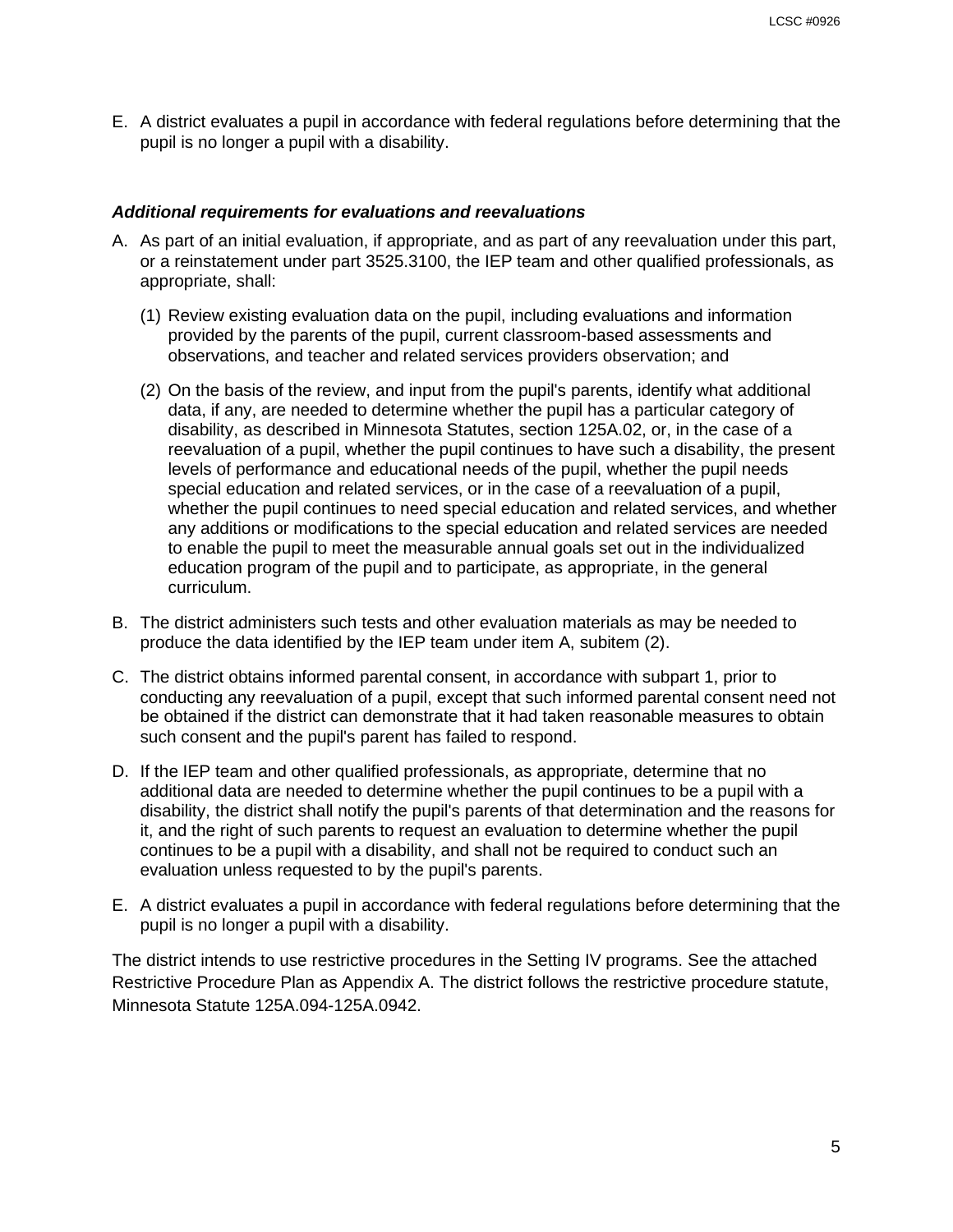# *Procedures for determining eligibility and placement*

- A. In interpreting the evaluation data for the purpose of determining if a child is a pupil with a disability under parts 3525.1325 to 3525.1351 and the educational needs of the child, the school district:
	- (1) Draws upon information from a variety of sources, including aptitude and achievement tests, parent input, teacher recommendations, physical condition, social or cultural background, and adaptive behavior; and
	- (2) Ensures that the information obtained from all of the sources is documented and carefully considered.
- B. If a determination is made that a child is a pupil with a disability who needs special education and related services, an IEP is developed for the pupil according to Minnesota Rule 3525.2810.

# *Evaluation report*

An evaluation report is completed and delivered to the pupil's parents within the specified evaluation timeline. At a minimum, the evaluation report includes:

- A. A summary of all evaluation results;
- B. Documentation of whether the pupil has a particular category of disability or, in the case of a reevaluation, whether the pupil continues to have such a disability;
- C. The pupil's present levels of performance and educational needs that derive from the disability;
- D. Whether the child needs special education and related services or, in the case of a reevaluation, whether the pupil continues to need special education and related services; and
- E. Whether any additions or modifications to the special education and related services are needed to enable the pupil to meet the measurable annual goals set out in the pupil's IEP and to participate, as appropriate, in the general curriculum.

# **C. Plan for Receiving Referrals**

Lakes Country Service Cooperative's plan for receiving referrals from parents, physicians, private and public programs, and health and human services agencies is attached as Appendix *B.*

# **II. Method of Providing the Special Education Services for the Identified Pupils**

Lakes Country Service Cooperative provides a full range of educational service alternatives. All students with disabilities are provided the special instruction and services which are appropriate to their needs. The following is representative of Lakes Country Service Cooperative's method of providing the special education services for the identified pupils, sites available at which service may occur, and instruction and related services are available.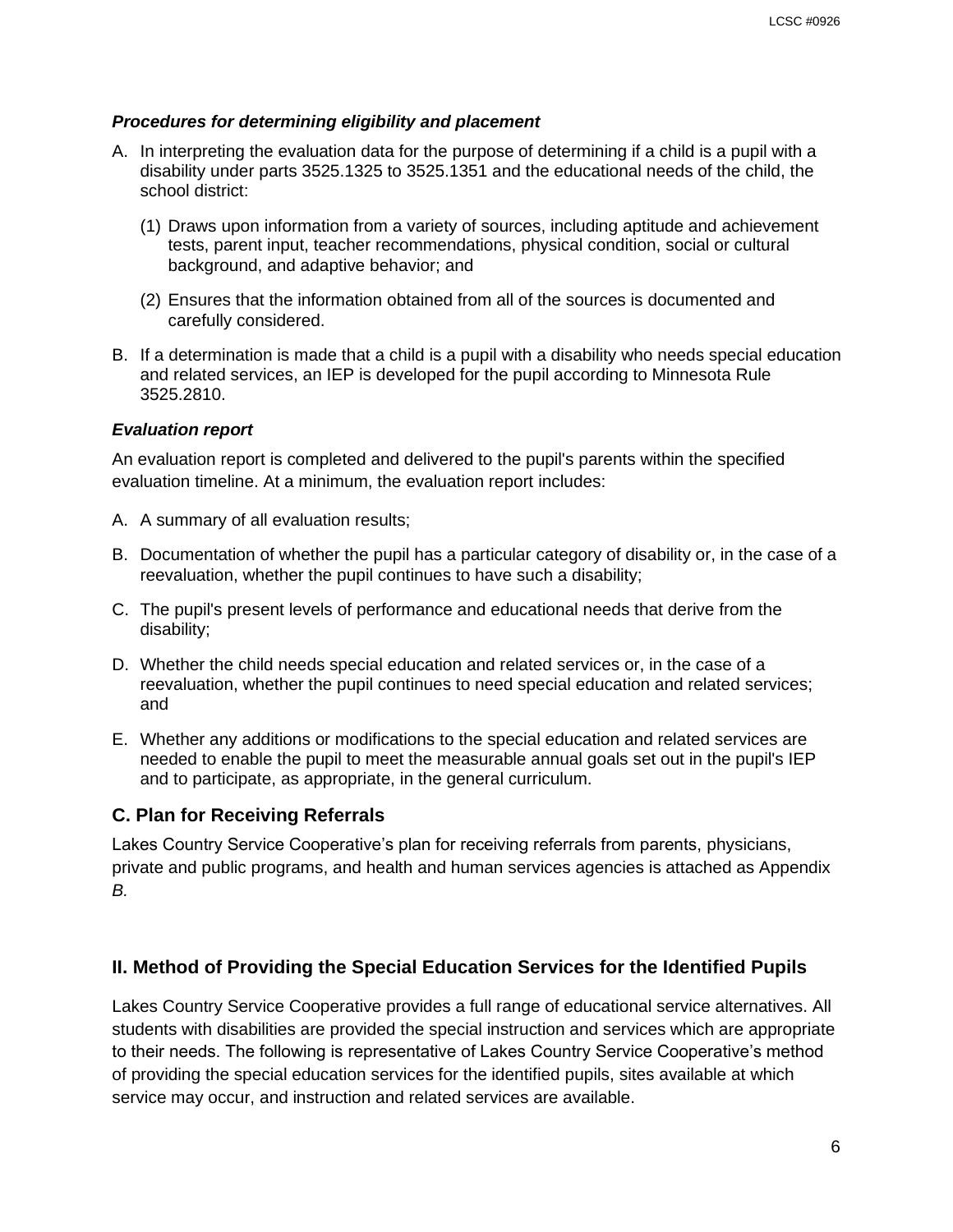Appropriate program alternatives to meet the special education needs, goals, and objectives of a pupil are determined on an individual basis. Choice of specific program alternatives are based on the pupil's current levels of performance, pupil special education needs, goals, and objectives, and must be written in the IEP. Program alternatives are comprised of the type of services provided, the setting in which services occur, and the amount of time and frequency in which special education services occur. A pupil may receive special education services in more than one alternative based on the IEP.

- A. Method of providing the special education services for the identified pupils:
	- (1) One on one services/instruction
	- (2) Small group instruction
	- (3) Special Education Services within the regular classroom
	- (4) In-direct services
	- (5) Consultation
	- (6) Inclusion with support
	- (7) Self-contained classrooms
	- (8) Modifications and accommodations (in conjunction with a method of specialized instruction) Alternative sites at which services may occur:Y.E.S. is an Alternative Program option, allowing any student, grades 9-12, the option to enroll in Y.E.S. for their educational program either a full or part-time basis. If a student is enrolled at Y.E.S. and is determined to be eligible for special education services, those services needed to benefit from special education will be provided at Y.E.S.

Lakes Country Academy is a Setting IV program for students in grades K-12 designed to provide special education services per the Individualized Education Plan (IEP) for students with identified disabilities in a structured setting, enabling students to develop and grow academic and social emotional skills.

#### Available instruction and related services:

- A. Language Arts Instruction
- B. Math Instruction
- C. Study Skills Instruction
- D. Employment Instruction
- E. Special Education Instruction
- F. Related Services needed to benefit from special education available through contracted services when needed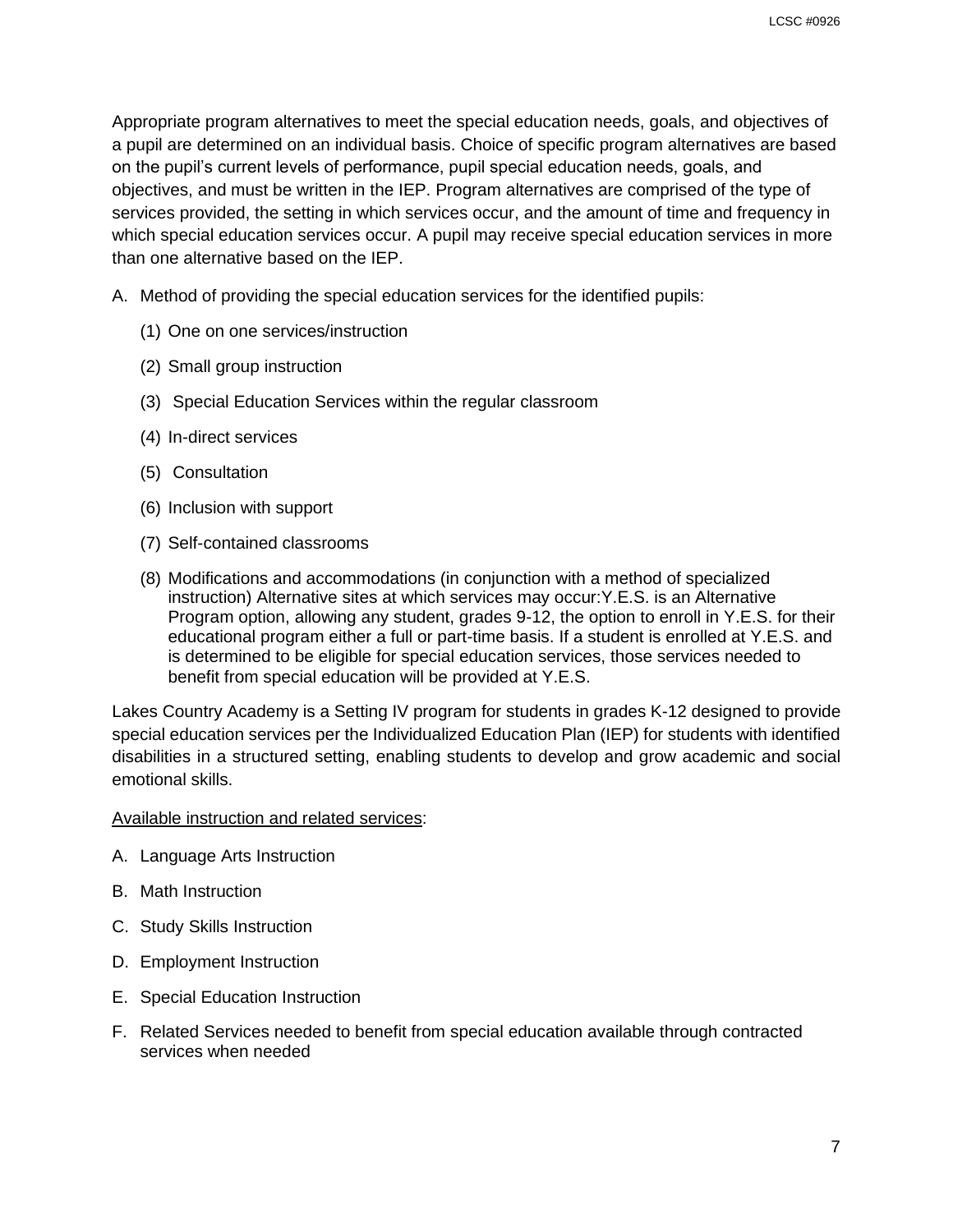- G. Sites available at which services may occur:
	- 1. Lakes Country Academy- K-12 EBD/ASD Setting IV program- 1814 1<sup>st</sup> Ave N, Fergus Falls MN 56537
	- 2. Lakes Country Academy Elementary Autism/EBD Setting IV program- 524 Willow Dr, Alexandria, MN 56308
	- 3. Youth Educational Services Alternative High School Program Minnesota State University, Bridges Hall Room 261, Moorhead, MN 56560
- H. Available instruction and related services:
	- 1. Special Education
	- 2. Physical Therapy
	- 3. Occupational Therapy
	- 4. Speech/Language Therapy
	- 5. Nursing
	- 6. School Psychology
	- 7. Special Transportation
	- 8. Developmental Adaptive Physical Education
	- 9. Social Work
	- 10. Physical Disabilities Consultation
	- 11. Vision Services (teacher, orientation and mobility, braillist)
	- 12. Hearing Services (teacher, audiologist, sound field systems)
	- 13. Other services as determined necessary by the team for students to receive FAPE

# **III. Administration and Management Plan.**

Lakes Country Service Cooperative utilizes the following administration and management plan to assure effective and efficient results of child study procedures and method of providing special education services for the identified pupils:

A. The following table illustrates the organization of administration and management to assure effective and efficient results of child study procedures and method of providing special education services for the identified pupils: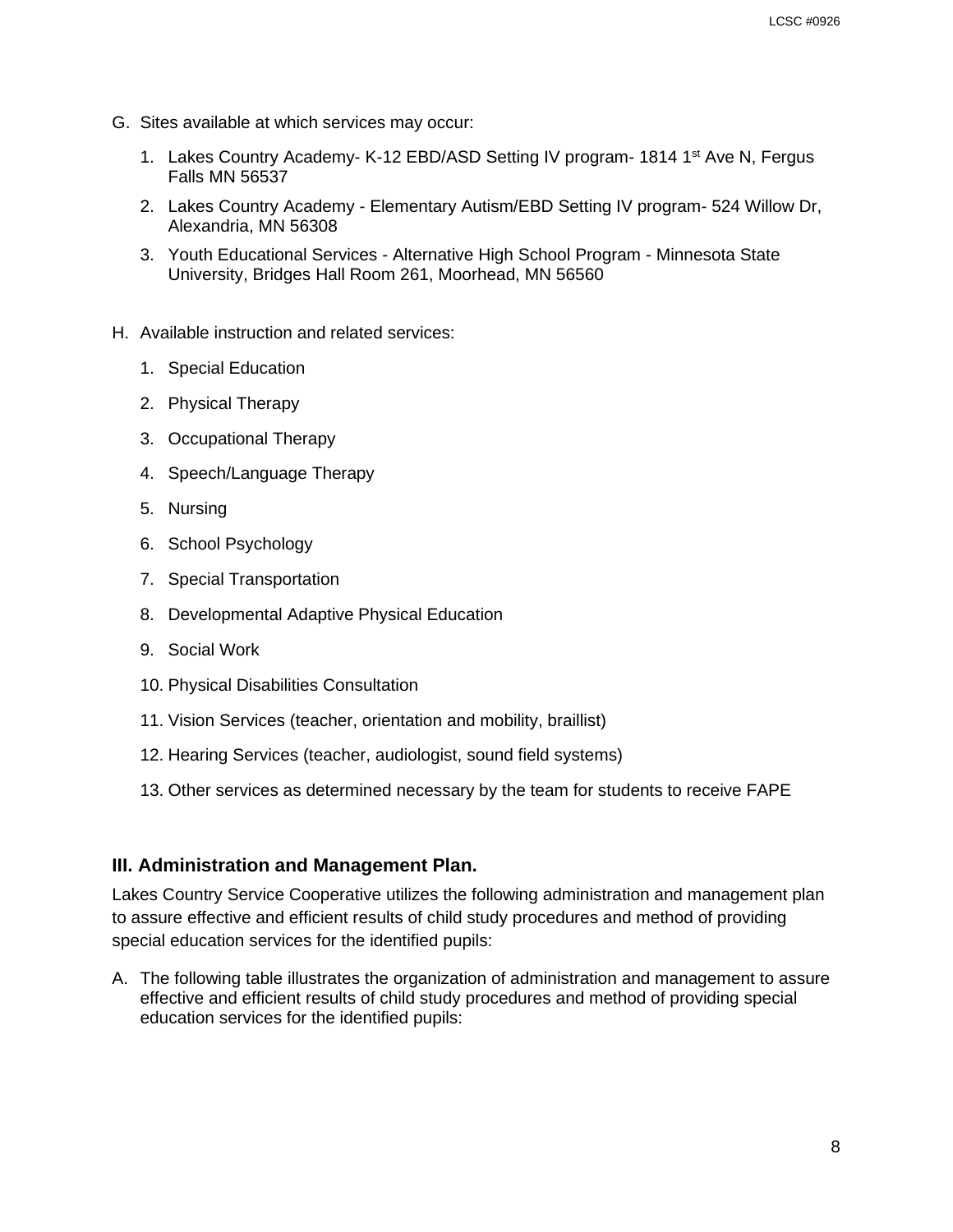| <b>Staff Name and Title</b>                             | <b>Contact Information</b><br>(phone/email/mailing<br>address/office location)                                                              | <b>Brief Description of Staff</b><br><b>Responsibilities Relating to Child</b><br><b>Study Procedures and Method of</b><br><b>Providing Special Education Services</b> |
|---------------------------------------------------------|---------------------------------------------------------------------------------------------------------------------------------------------|------------------------------------------------------------------------------------------------------------------------------------------------------------------------|
| Allyson Kuehn, Director of<br><b>Special Education</b>  | <b>Lakes Country Service</b><br>Cooperative<br>1001 East Mt. Faith<br>Fergus Falls, MN<br>218-737-6545                                      | Responsible for program development,<br>coordination, and evaluation; in-service<br>training; and general special education<br>supervision and administration.         |
| Josh Nelson, Director of<br><b>Educational Programs</b> | <b>Lakes Country Service</b><br>Cooperative<br>1001 East Mt. Faith<br>Fergus Falls, MN<br>218-737-6508                                      | Assure staff attendance & compliance<br>with process.                                                                                                                  |
| Michele Mogen, Special<br><b>Education Coordinator</b>  | Y.E.S.<br>Minnesota State University<br>Moorhead (MSUM)<br>Bridges Hall Room 261<br>1104 7th Avenue S<br>Moorhead, MN 56563<br>218-737-6570 | Support & consultation on due process<br>procedures including evaluation and<br>identification                                                                         |

- B. Due Process assurances available to parents: Lakes Country Service Cooperative has appropriate and proper due process procedures in place to assure effective and efficient results of child study procedures and method of providing special education services for the identified pupils, including alternative dispute resolution and due process hearings. A description of these processes are as follows:
	- (1) Prior written notice to a) inform the parent that except for the initial placement of a child in special education, the school district will proceed with its proposal for the child's placement or for providing special education services unless the child's parent notifies the district of an objection within 14 days of when the district sends the prior written notice to the parent; and b) state that a parent who objects to a proposal or refusal in the prior written notice may request a conciliation conference or another alternative dispute resolution procedure.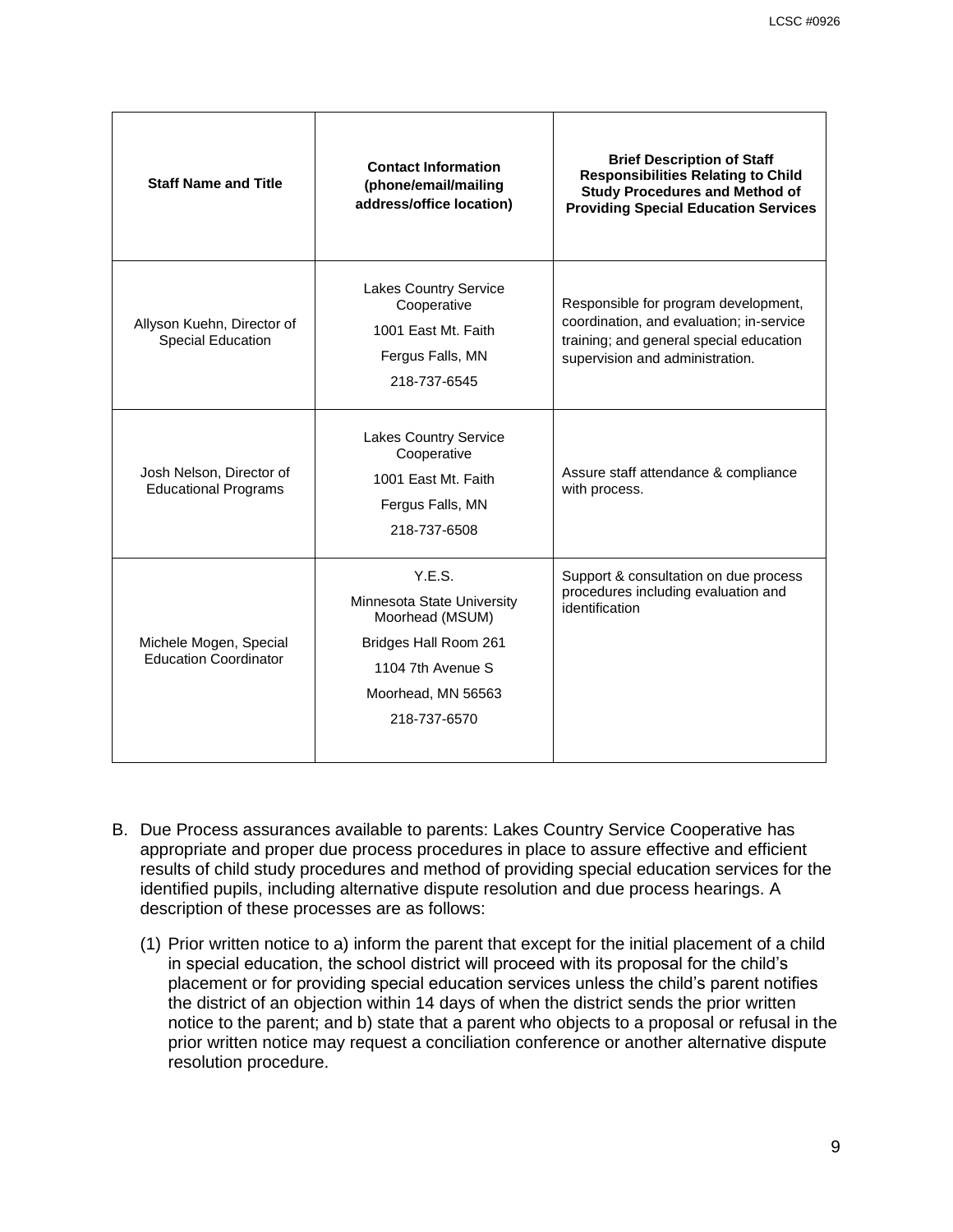- (2) Youth Educational Services will not proceed with the initial evaluation of a child, the initial placement of a child in a special education program, or the initial provision of special education services for a child without the prior written consent of the child's parent. A district may not override the written refusal of a parent to consent to an initial evaluation or reevaluation.
- (3) A parent, after consulting with health care, education, or other professional providers, may agree or disagree to provide the parent's child with sympathomimetic medications unless medical, dental, mental and other health services are necessary, in the professional's judgment, that the risk to the minor's life or health is of such a nature that treatment should be given without delay and the requirement of consent would result in delay or denial of treatment.
- (4) Parties are encouraged to resolve disputes over the identification, evaluation, educational placement, manifestation determination, interim alternative educational placement, or the provision of a free appropriate public education to a child with a disability through conciliation, mediation, facilitated team meetings, or other alternative process. All dispute resolution options are voluntary on the part of the parent and must not be used to deny or delay the right to a due process hearing. All dispute resolution processes are provided at no cost to the parent.
- (5) Conciliation Conference: a parent has the opportunity to meet with appropriate district staff in at least one conciliation conference if the parent objects to any proposal of which the parent receives prior written notice. Lakes Country Service Cooperative holds a conciliation conference within ten calendar days from the date the district receives a parent's objection to a proposal or refusal in the prior written notice. All discussions held during a conciliation conference are confidential and are not admissible in a due process hearing. Within five school days after the final conciliation conference, the district must prepare and provide to the parent a conciliation conference memorandum that describes the District's final proposed offer of service. This memorandum is admissible in evidence in any subsequent proceeding.
- (6) In addition to offering at least one conciliation conference, Lakes Country Service Cooperative informs parents of other dispute resolution processes, including at least mediation and facilitated team meetings. The fact that an alternative dispute resolution process was used is admissible in evidence at any subsequent proceeding. Stateprovided mediators and team meeting facilitators shall not be subpoenaed to testify at a due process hearing or civil action under special education law nor are any records of mediators or state-provided team meeting facilitators accessible to the parties.
- (7) Descriptions of the mediation process, facilitated team meetings, state complaint, and impartial due process hearings may be found in Lakes Country Service Cooperative Procedural Safeguard Notice, attached as Appendix A.

#### **IV. Interagency Agreements the District has Entered**

Youth Educational Services has entered into no interagency agreements or joint powers board agreements for eligible children, ages 3 to 21, to establish agency responsibility that assures